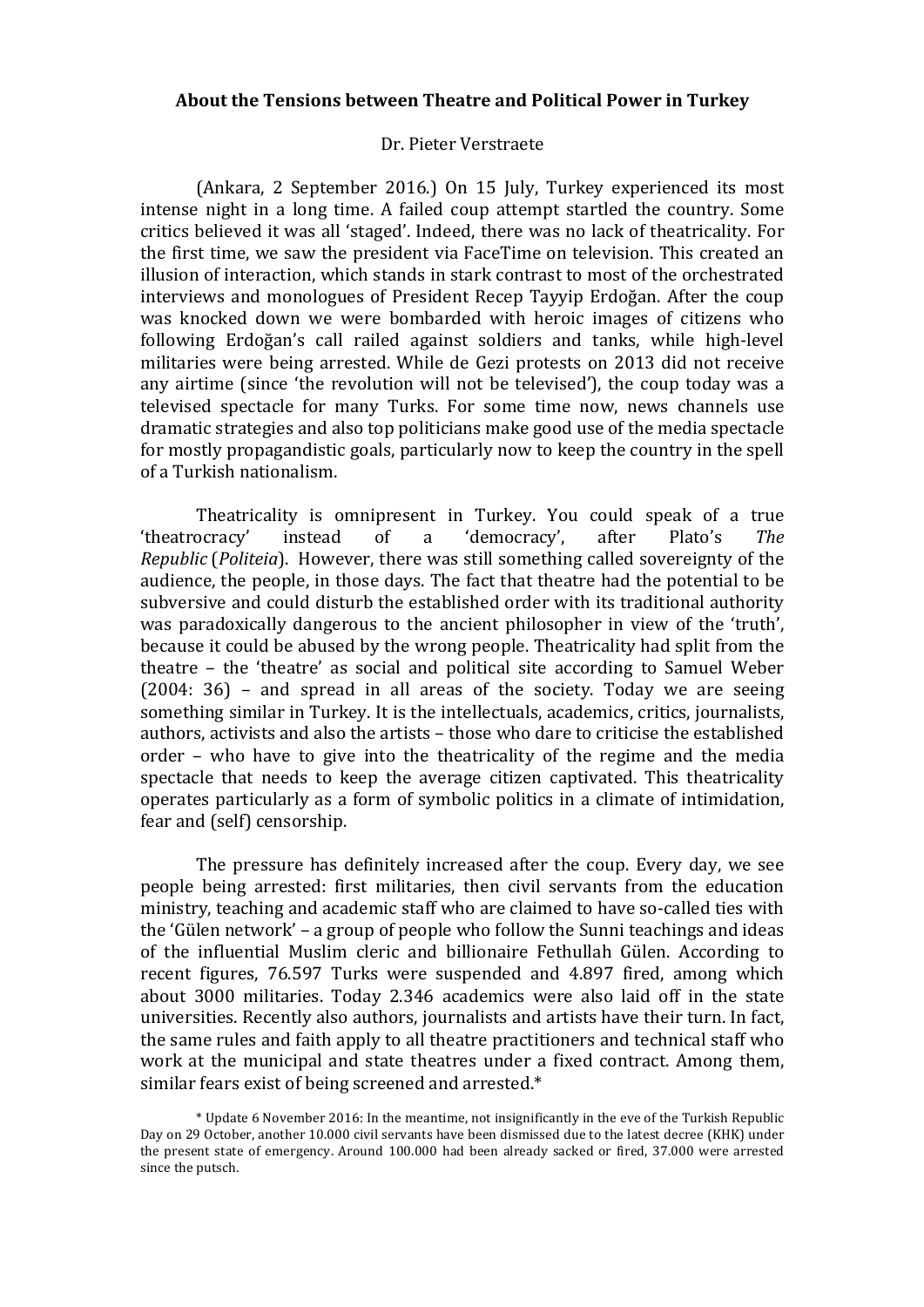As of 1st August, twenty permanent artists (among which, 6 directors, 1) dramaturge, 1 musician, 1 choreographer and 11 actors) of Turkey's oldest theatre in Istanbul (the 'Darülbedayi') were sacked with a simple phone call. They were apparently already being investigated by the police, although they had no clue how or even why. Most of them are very well known with the broader public; many received theatre prizes and had clearly nothing to do with the coup. One of them, Sevinc Erbulak, is on the stage for over 25 years and told in an interview: "I wish this mistake to be corrected as soon as possible. Art exists because life is not perfect. And art is not a profession for cowards ..." (quoted in Silahsizoğlu 2016). In the meantime, 11 of the theatre artists have been re-employed but a precedent has been made that keeps the fear high. And this is only a small example of how the state of emergency is being abused by the regime to accuse any critical thinker of terror and to remove them of their public functions, without jurisdiction and without consultation of the Parliament.

The saying that Turkish theatre artists are 'no cowards' was already evident during and after the Gezi Park occupation in the summer of 2013. The 'Gezi spirit' gave hope and creative inspiration to artists to experiment with performative forms of protest. The 'standing man' (*duran adam*) is perhaps the best-known example, but a lot of aesthetic protest actions followed and gave rise to new forms of sociability and representation in sometimes very precarious situations. They gave the protest culture in Turkey a new image for the younger generations. But today that energy is finished. There are no 'performative' protests in the current state of emergency. The witch hunt intensifies something which was already happening before: critical thinkers are taken bit by bit out of 'the system' or are being kept afraid by means of legal procedures so that they would be more careful in their public expressions and influence their environments. The selection of those who are taken out seems, however, very random.

Therefore, many want to leave the country, although the relationship to the country and its people has never been so deep and strong. Brain drain and fear for free expression will diminish the total cultural experience and artistic production. And the theatre practitioners are standing powerless against the government as well as against a big portion of the society that has accepted the blinders, which the pro-government media make them wear.

## **Interaction or not exactly?**

The connection between theatre and politics in Turkey has a long tradition, although its history is rather fragmentary and not known to many. Often critics would refer to the incident that was rather innocent at first when Sümeyye Erdoğan, daughter of the then-Prime Minister, in April 2012 came to visit the Ankara State Theatre for a staging of Genc Osman ('Young Osman') by Turan Oflazoğlu. Her presence was not announced, but apparently she ran annoyed out of the auditorium when a state actor, Tolga Tuncer, may have offended her in an improvised skit. In fact, the incident was merely caused by an annoyance on the part of the actor because Sümeyye was chewing gum, after which Tolga copied her movements as part of the performance. But Sümeyye's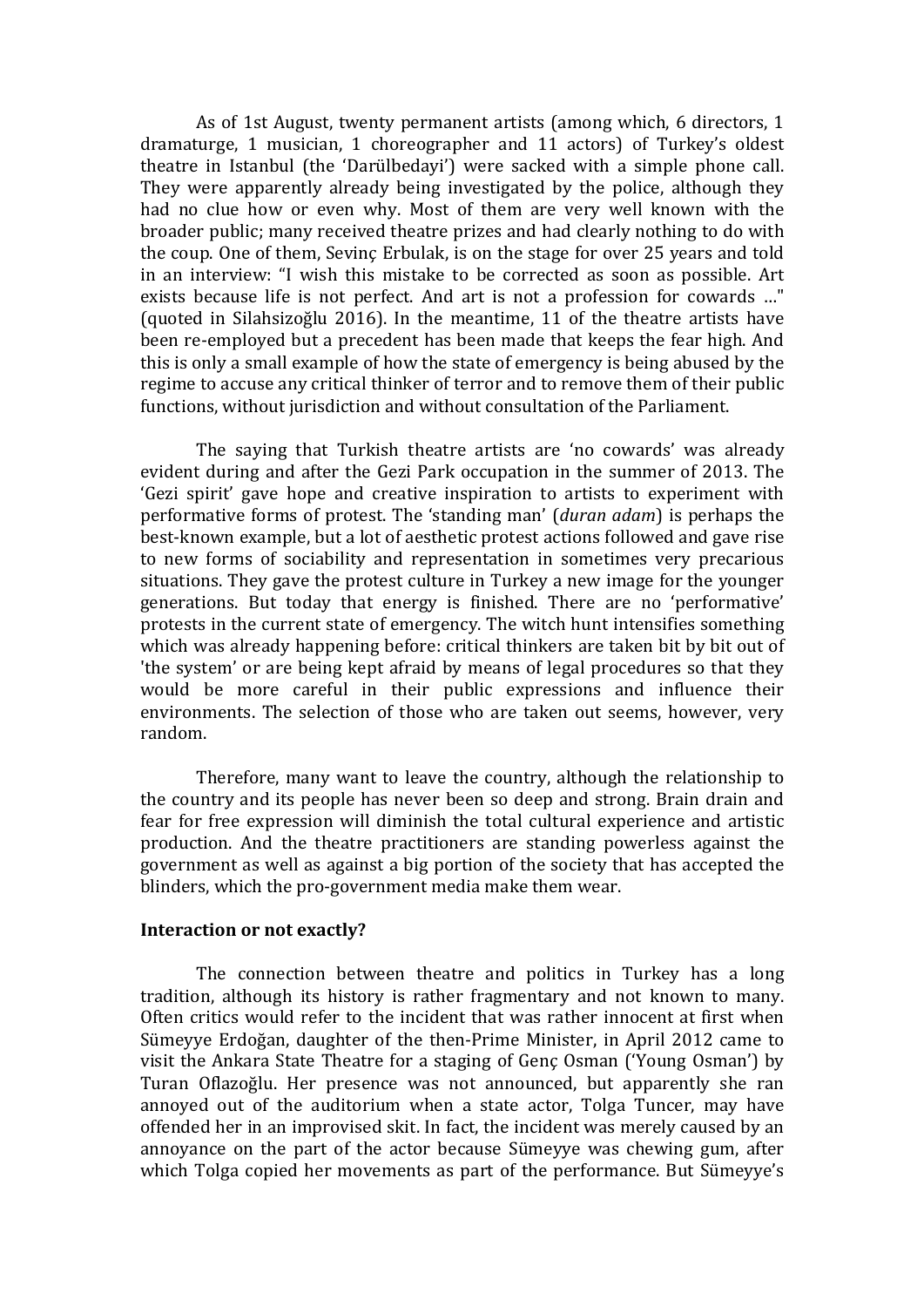story reached the press, first as an item on Oda-ty, and then through a letter<sup>1</sup> of her own hand in which she denounces the arrogance of the Turkish theatre artists. She referred to an old myth that the - mostly Kemalist - theatre establishment would be against her headscarf.

In hindsight, it is of no surprise that the play is about a young, reforming sultan Osman who rails against the old military and religious leadership in favour of the security of the Turkish people, a theme that resonates with the current political climate. Perhaps Sümeyye felt inspired by the theme to perform her symbolic act because her father deems himself also somewhat as a reformer who at all times pushes back the militaries into their barracks. The opposition has often accused him of using an autocratic legal system that is a remnant of the old military leadership to undermine the secularist tradition instead of defending it. Moreover, we see ever more infiltration of Sunni Islam and political expressions in the media. In this way, you could read Young Osman perhaps as a criticism, though this debate was ignored entirely at the time. In one of the monologues, Osman makes a provocative speech:

"In ordinary speech, we are the world's richest and most powerful state. A state where people are dying of hunger, while others hold parties where people stuff themselves to the point of explosion. A state in which those who are naked must shiver, while others wrap themselves in furs. And the man responsible for all this is hailed as the world's most powerful leader. How shameful for that leader and how shameful for those who applaud him" (quoted in "Sümeyye Erdoğan").

The result of Sümeyye's action is pure symbolic politics and myth manufacturing which contributes to today's stance of Erdoğan's AK Party towards theatre artists. The then-Minister of Culture and Tourism, Ertuğrul Günay, said that theatre artists had 'no right' to 'interact' with their audiences. He emphasized that the AKP is in favour of artistic freedom, but that this freedom does not mean that artists have the right to disrespect the rights of others or act without proper 'decorum'. Today, the Sümeyye-incident looks perhaps more of an anecdote, and certainly it is flawed as a founding narrative given the much longer history of discord between artists and the state; but Turkey's culture war still continues below the surface. The speech of the cultural minister claiming that theatre artists have no right to interact with their audiences certainly speaks volumes about the vision regarding culture. Erdoğan, who in his student vears dabbled in amateur dramatics<sup>2</sup>, made further efforts in railing against the artists, actors and the establishment who 'would bite the hand that feeds them' (quoted in Gibbons 2012). He would drastically cut the subsidies and the state infrastructure.

To tell the truth, the financial means for the sector are already limited and artists are being restricted by means of mechanisms of control and (self) censorship. The repression after the Gezi protests made artistic freedom difficult and this is not any different after the coup, in a country that suffers from a witch-

 

 $1$  See for further explanation and a shortened version of her letter: http://ufilter.blogspot.co.uk/2014/02/sumeyye-erdogan.html.

<sup>&</sup>lt;sup>2</sup> He also wrote a play, entitled *Mas-Kom-Yah*, which premiered in 1975 but which *Der Spiegel* considered to be anti-Semitic.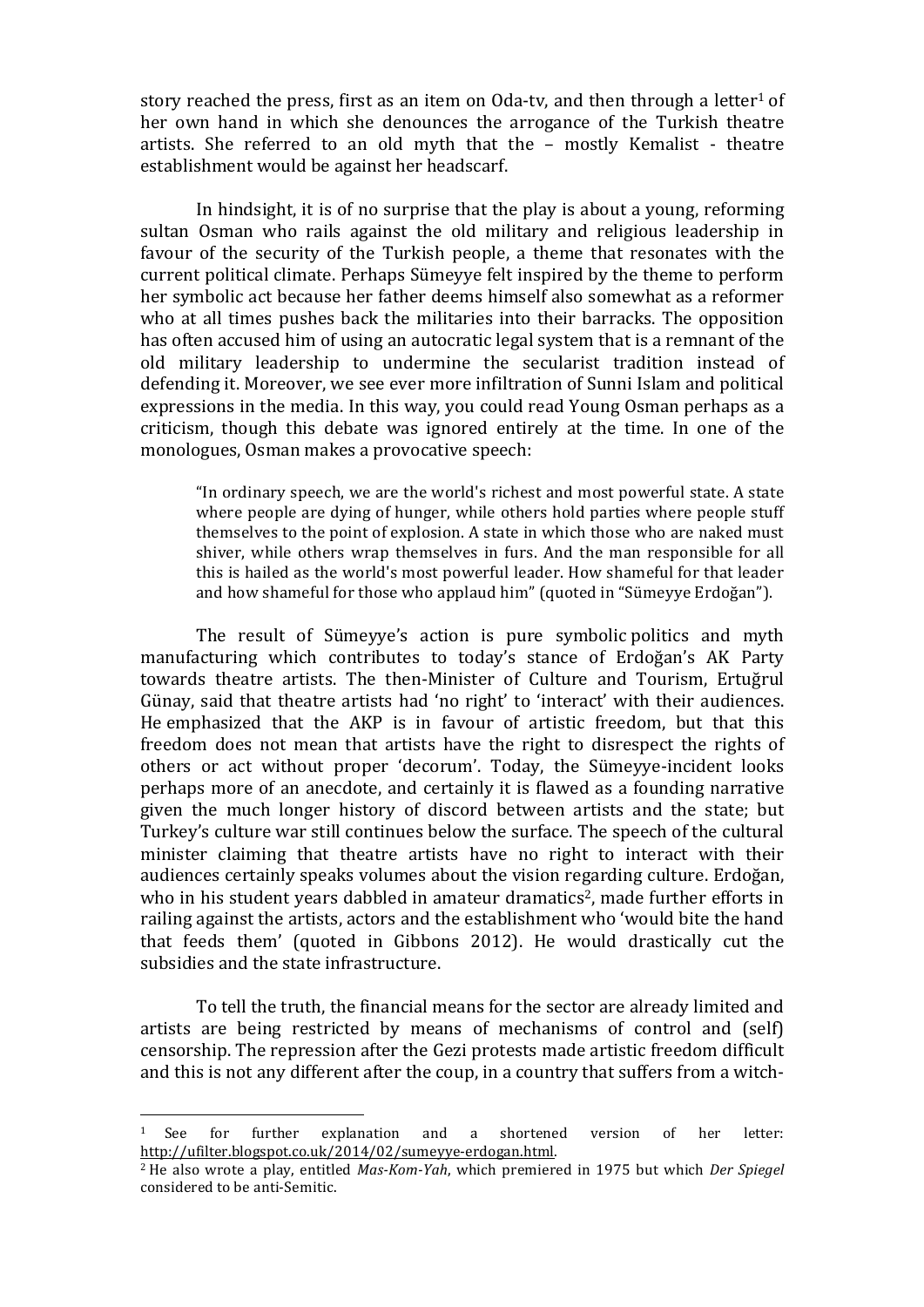hunt and a crackdown on all opposition. The artists also fear for the structural changes that were announced in 2013 – just before the Gezi protests – under the name TÜSAK ('Türkiye Sanat Kurumu'), which would become like the British 'Arts Council' but which has not come into effect vet. This is perhaps fortunate. according to many theatre artists, since it would abandon the state operas, state ballets (DOB) and state theatres (DT) and make a small specimen dependent on the direction of the TÜSAK: an administrative and financially independent council with an executive that is directly appointed by the council of ministers. This would restrict any further autonomy of the artist.

The new art council would perhaps mean a redistribution of capital, but the support from the state cannot be more than half of the real costs, while the Prime Minister retains the privilege to allocate any amount to a project as he pleases. Many fear that the abolition of the theatre profession as state position and the diminishing of the state infrastructure will deprive many regions  $$ except for Istanbul and Ankara – regarding culture, while the current Ministry would prefer projects and activities that support 'cultural tourism'. The new TÜSAK law would mean a complete redrawing of the landscape, producing more damage than breathing space. In fact, this whole TÜSAK law means a move towards more privatisation of the theatre arts and a degradation of its institutes (Ada 2014). Or as Erdoğan suggested after the whole Sümeyye-incident: if you want to be really free and play what you want, you should not beg for money from the state.

Actually, this whole culture war against the state theatres and its staff is only a political feint that is rather meant as a symbol, but which brings a lot of damage to the artistic climate. It concerns a deeply rooted hatred of a political elite against intellectuals, especially within Kemalist opposition circles, which is now being extended to anybody who positions himself critically towards the regime. Besides, the state theatres in Turkey are perhaps the most visited in the whole of Europe. But the theatres of 'high culture' did not reach much further than a Brechtian period in the 90's and ever since, the critical content diminished, because for a long time there is fear for a real interaction with a sovereign audience. The independent theatres mostly in Istanbul, on the contrary, do seek interaction, particularly through new texts and dramaturgies. But they usually only reach a small, appreciative audience. Here one can see a discrepancy between a tradition of making theatre  $-$  a style of acting that is taught at all state conservatories and an invariably 'safe' repertoire - which is not considered to interact in any emancipating way with the audience and a rather young generation that searches for a new theatricality in the independent, so-called non-profit scene.

It is in this context that we should understand the sharp criticism of theatre legend Genco Erkal:

"Many fellow [actors] comply with terms imposed by municipalities just so they can receive funds. ... They make changes to their texts, they make adjustments to the costumes, they leave out certain scenes ... and make their [plays] noncontroversial [for the government]" (quoted in *Today's Zaman*, 19 November 2014).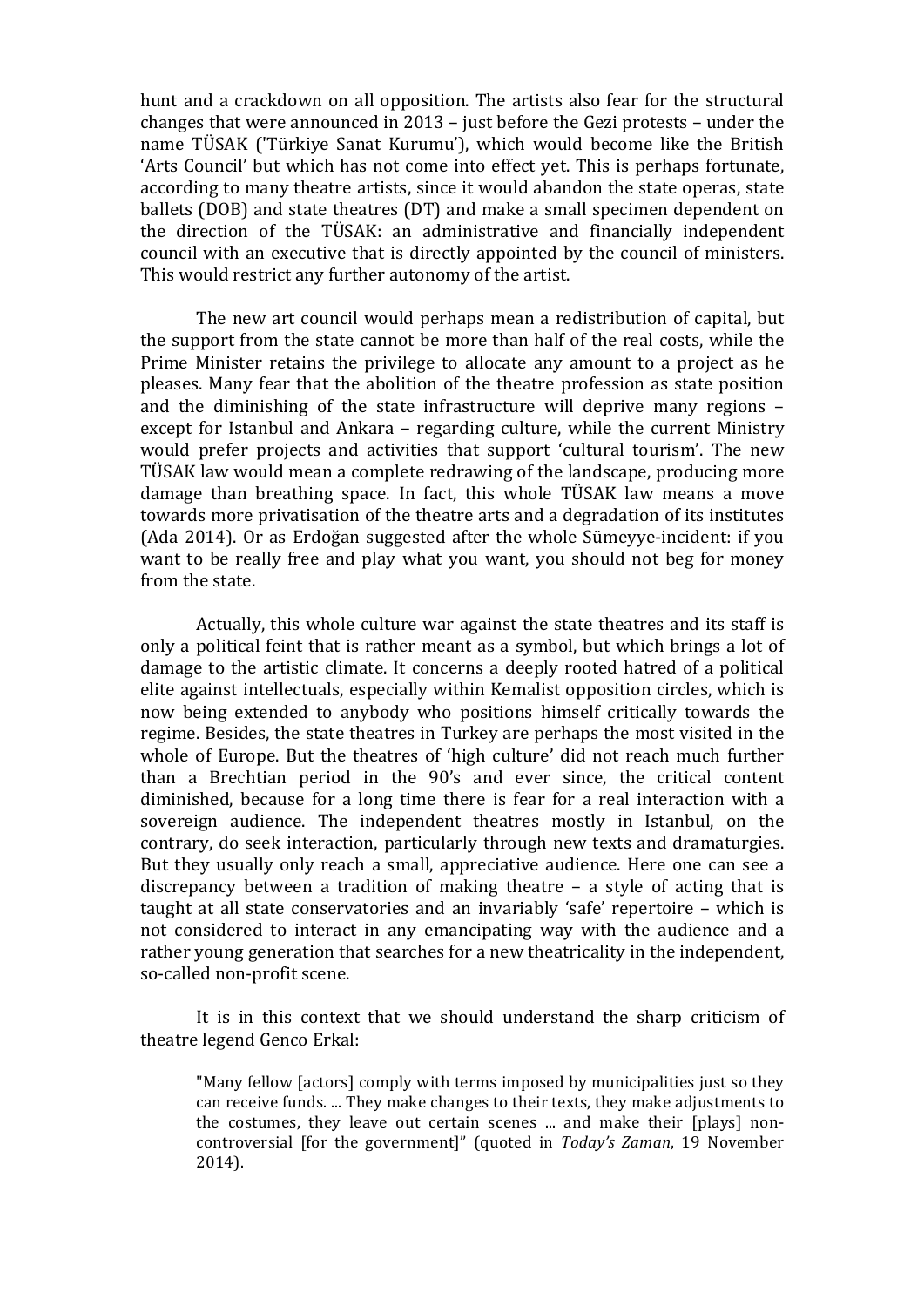Also in the 'free' sector the government imposed restrictions. This happened for instance after Gezi when from day one many independent theatre artists were part of the original occupation. The first 'standing man' was dancer and choreographer Erdem Gündüz from Çatı Çağdaş Dans Sanatçıları Derneği ('contemporary dance artists association'). Erdoğan railed against him in a tweet: 

"Some people produced standing men. You may all stand still... But us, we say, no stopping on that road, we say go on" (quoted in Öztürkmen 2014).<sup>3</sup>

Such a tweet says a lot about the direct, mostly provocative stance of politicians in Turkey towards so-called dissident artists. This is not only limited to Twitter. The pro-AKP press tried many times to individualise the causes of the Gezi protests: in this way, Mehmet Ali Alabora (also then-President and founder of the Turkish Actors' Union) was suggested as a scapegoat for the protests. On 10 June 2013, pro-government newspaper *Yeni Safak* accused his staging of the newly written play *Mi Minör* for 'preparing the revolution' because of its use of social media on stage and the partial financial support it received from the United Kingdom, whereas no subsidy was given by the Turkish Ministry. Coincidentally, there was also a 'woman in red' on the stage who could remind of the legendary 'kırmızılı kadın' from the first Gezi images that went viral. Ankara mayor Melih Gökcek said: "the state will persecute Memet Ali Alabora with God's permission, and I'll see him behind bars." Afterwards, Islamic newspaper *Yeni Akit* published a list of names of artists and intellectuals who supported the anti-government protests with the aim to expose them. We have seen such public lists of dissidents in newspapers and on social media increasing ever since.

Such lynch-campaigns give a lot of visibility to the artist who willy-nilly still wants to keep making art. Therefore, many try to guard themselves against possibly bad consequences by censoring themselves. Alabora fled afterwards to Frankfurt and also the author of *Mi Minör*, Meltem Arikan, is staying nowadays in the U.K. while their court cases are pending. With this, they try to remain outside from the spotlight as a form of self-control. But now with the state of emergency, it does not look like the situation will be getting any better for them and so many others. 

# **Perspective in self-censorship?**

 

According to the Turkish-German theatre director Nurkan Erpulat of the Maxim Gorki Theatre in Berlin, who also experienced the knockdown of the coup from close by, there will be no theatre in Turkey anymore in three years. He said in a recent interview: "They are trying to criminalise the stage, to exchange the protagonists bit by bit, to make it redundant and eventually to silence it" (quoted in Burkhardt 2016; my translation,  $PV$ <sup>4</sup>. In February, even in his staging of

<sup>&</sup>lt;sup>3</sup>Actually, 'stopping man' is a better translation for the Turkish phrase, 'duranadam'. The original tweet goes like this: "Biz ne diyoruz; Durmakyokyoladevam. Onlar ne diyor; Duran adam!" https://twitter.com/RT\_Erdogan/statuses/348058441094406144. 

See also: http://www.bbc.com/turkce/haberler/2013/06/130621\_erdogan\_kayseride.

<sup>&</sup>lt;sup>4</sup> Original quote: "Sie versuchen, diese Szene zu kriminalisieren, Stück für Stück die Protagonisten auszutauschen, überflüssig zu machen und letztendlich zu zumachen."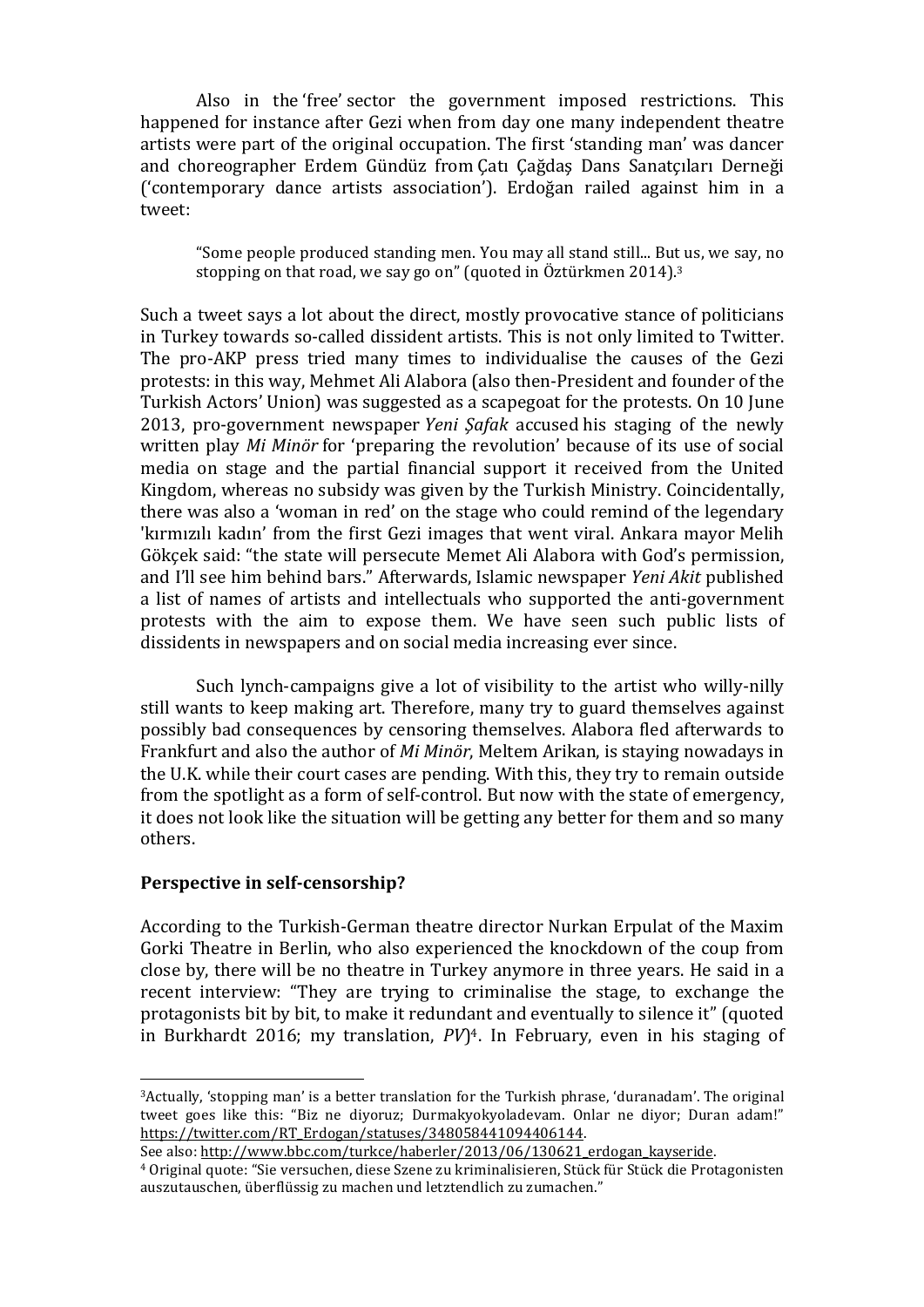Wolfram Lotz's *Die Lächerliche Finsternis*, words like 'Turkey' and 'Erdoğan' were cut to protect the actors.

But the self-censorship goes even further and has a long history under the AKP-regime, partly due to a growing climate in which direct political expression runs the risk to be condemned by a religious and moralistic elite, by the media or just by conservatives in the local community. As such, Ankara-based puppet and children's theatre Tivatro Tempo already quit their Karağöz stagings in 2008: the traditional shadow theatre, which is notoriously full of contemporary political satire and social commentary, would rather need to serve touristic purposes under the AKP-regime. It cannot function any longer in its original form and purpose.

The regular theatre already knew many internal mechanisms of selfinduced censorship. All staged plays in the 'canon' of the municipal and state theatres are selected one year in advance and are being decided by an overarching board that is organised by the sector itself. In this context, it is already clear that 16 plays of the previous season cannot be staged this year anymore. The official reason is that a subcontractor suddenly suspended the temporary contracts of many artists and technicians. The Municipal Theatre Artists' Union ISTISAN is taking action and also the Turkish Actors Union ('Oyuncular Sendikası') is preparing a reemployment lawsuit to get the dismissed actors reemployed. There is also a campaign on social media with the hashtag #MeslektaşımaDokunma ('do not touch my colleague').

From recent news we learn that a lot of subsidised municipal theatres<sup>5</sup> prefer 'not to play with fire' during the state of emergency in order not to attract unnecessary negative attention (Silahsizoğlu 2016). On 28 August, the directorgeneral of the general directorate of state theatres, Nejat Birecik, announced that from now on only 'national plays' would be staged, to stir the nationalistic, conservative and patriotic feelings of the audiences. Shakespeare, Chekhov, Brecht and even Dario Fo are temporarily on the black list.

### **Critique**

 

Censoring oneself and staving outside the spotlight are, of course, all necessary tactics to survive in a regime that has become so unstable that there is only absolute arbitrariness (and abuse) in combatting invisible enemies. Hence, a great deal of the critical thinkers are tired. It looks that the only critique could and should come from outside. A project by Nurkan Erpulat and Tuncay Kulaoğlu at the Maxim Gorki Theatre, *Love It or Leave It*, puts the current situation in a historical, critical perspective. The promo seems already very promising:

"It pokes around in the past unashamedly, questions the melancholy hero on the street with curiosity, comforts the winners of the madness full of understanding, sings dusty victory hymns with incorrigible losers and gives all the country's children sticky-sweet pink candy floss. In this, the innocence and crimes of the present always remain in focus. Because burying our heads in the

<sup>&</sup>lt;sup>5</sup> Please note, particularly in the cities where during the last elections the majority voted for the opposition.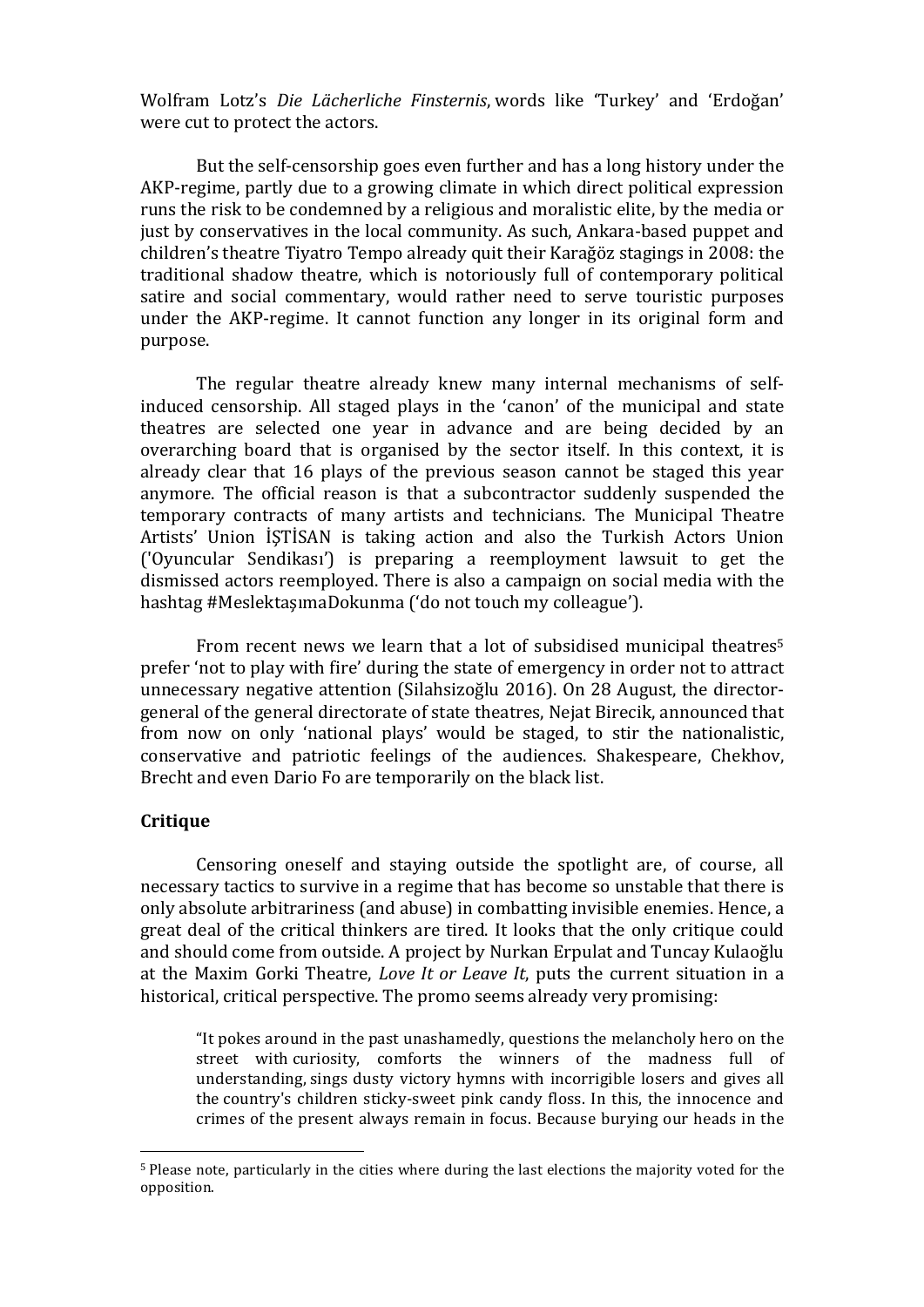sand has always been a dry matter." (Maxim Gorki program leaflet, August-November 2016; corrected by me, *PV*).<sup>6</sup>

When artists are being threatened in a country of ever-present theatricality that serves a climate of continuous fear and a suffocating nationalism, other artists elsewhere will have to dare to take charge. Indeed, the cultural landscape diminishes always a tiny bit more with every artist who declares himself as silenced.

Journalist Can Dündar, who has been frequently threatened and convicted due to his critical questions, remarks in his op-ed of 31 August that in the Turkish language, the words *cesaret* ('courage') and *esaret* ('captivity') are separated only by one letter: an linguistic kinship that is appropriate for Turkey's cultural and political climate. Or like Sevinç Erbulak already said: art is no profession for cowards. Neither is theatre.

 

 $6$  Original citation from the program brochure: "Es stochert unverschämt in der Vergangenheit herum, befragt voller Neugier die melancholischen Helden auf der Straße, tröstet verständnisvoll die Gewinner des Wahnsinns, stimmt mit unverbesserlichen Verlierern angestaubte Siegeshymnen an und schenkt allen Kindern des Landes Zuckerwatte in pappsüßem Rosa. Dabeibleiben die Unschuld und die Verbrechen der Gegenwart stets im Fokus. Denn den Kopf in den Sand stecken war immer eine trockene Angelegenheit" (http://www.gorki.de/en/love-it-orleave-it#).